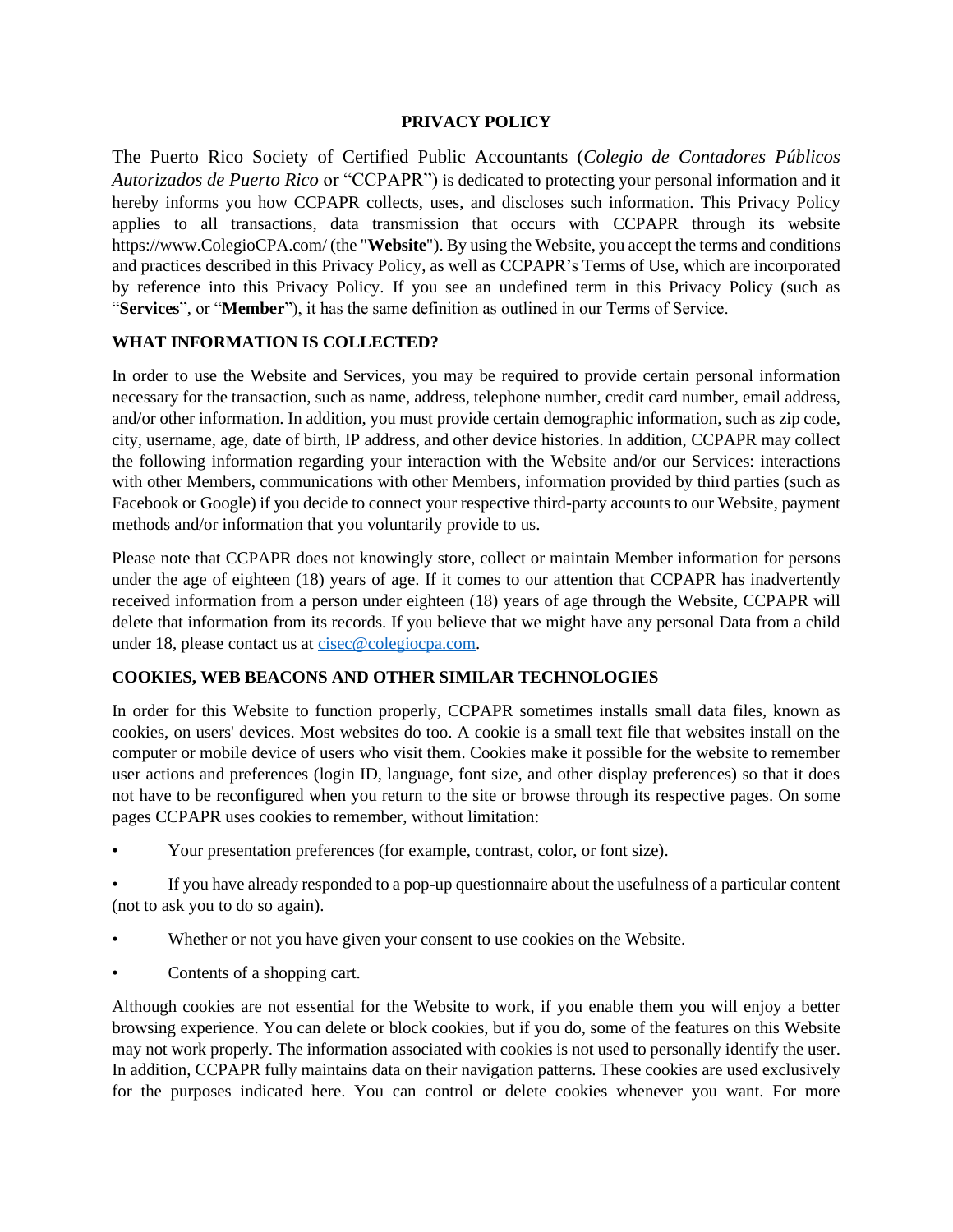information, see http://www.aboutcookies.org. In addition to being able to remove all cookies already on your computer, you can also configure most browsers to stop accepting them. But keep in mind that if you reject cookies, you may have to manually reconfigure your preferences each time you visit a site and that certain features and services cease to function.

Web beacons are used to improve your experience on our Services and help us to understand whether users read email messages and click on the links contained within those messages so that we can deliver relevant content and offers. A web beacon may be a single-pixel (1x1) or clear GIF. Web beacons recognize certain types of information on your computer such as cookies, the time and date when a website has been visited, and a description of the page where the web beacon is placed.

The Website or Services also may include third party web beacons or software on other devices (such as smartphones, connected TVs, tablets and so on) that will provide similar capabilities to web beacons. These web beacons or similar technologies allow third party service providers to collect certain information such as your IP address, your browser type, and the web page that you visited before arriving at and after leaving our Services. These service providers process the information they collect to audit, research, and report information about the Services and advertisements viewed on the Website.

# **HOW IS THIS INFORMATION USED?**

The main purpose of accessing and using your information is to provide Members with a great experience. Your information is collected and stored to provide you with certain personalized services and to develop new products and Services.

CCPAPR may communicate directly with you regarding your transactions, using confirmation emails confirming your transactions or providing information on possible events of interest. It is important to note that this communication may also help CCPAPR provide you with specific information that you may deem necessary, such as cancellation warnings and other unexpected information. CCPAPR may use your information for the processing, billing and/or recovery of transactions made on or through the Website.

CCPAPR may use your information to provide or send (via email, telemarketing, location-based marketing, push notifications and/or any other means) information about the Website and Services and/or products provided by CCPAPR and/or its affiliates, information about the services and/or products of third parties; and/or information for which you have indicated interest.

This information also helps us measure the performance of our Services allowing us to continually improve. The information provided can also help us in the detection of fraud, abuse and other behavior.

CCPAPR may use your information for internal purposes related to research and development; to make business decisions; or to improve or develop our service and/or products. In addition, your information could be used to generate statistical reports or analysis.

### **DISCLOSURE OR SHARING INFORMATION WITH MEMBERS**

When you interact with other Members you will be sharing with said Member any information that you have made available on your profile (such as your name and any other information that may be displayed on your profile).

CCPAPR will not share any billing or credit card information you have submitted to CCPAPR to any Member.

# **DISCLOSURE OR SHARING INFORMATION WITH THIRD PARTIES**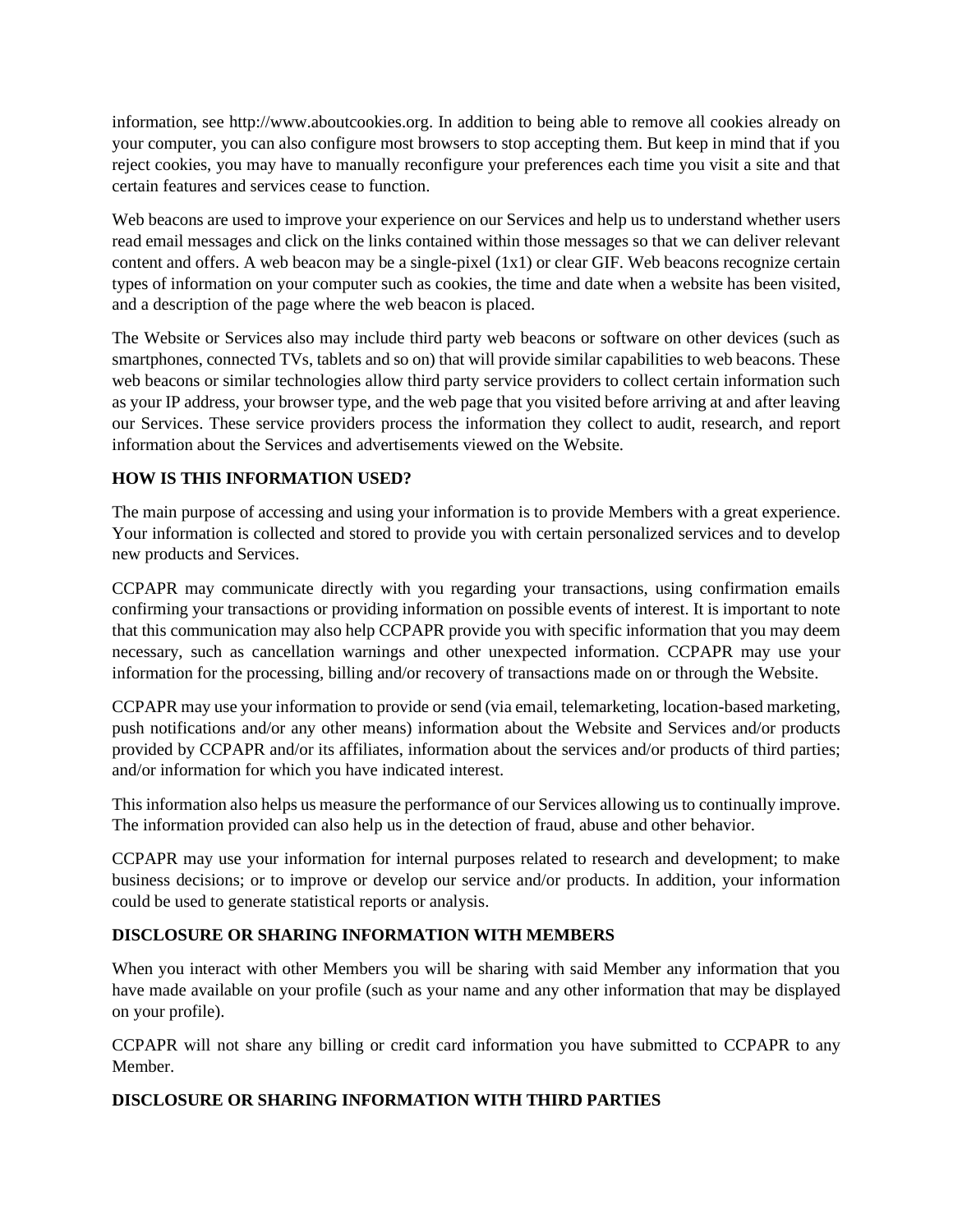Unless otherwise provided in this Privacy Policy, CCPAPR agrees to keep all information secure and will not disclose it for any other matter.

Some of the information will be shared with other Members (as defined in the Terms of Use) as you interact with them.

CCPAPR may disclose your information if a government agent or law enforcement agent makes an application, as long as it complies with applicable law.

CCPAPR may share or disclose your information to our affiliates and/or those entities or persons with whom CCPAPR have entered into agreements to (i) perform functions or services relating to the operation, administration and maintenance of the Website (including but not limited to service providers web hosting, programming or applications); (ii) the processing of collections and payments of transactions made through the Website; (iii) the processing, handling and delivery the Services (each as defined in the Terms of Use) in the Website; and/or (iv) provide or submit information about the Website, the Services and products of CCPAPR or its affiliates, services and products of third parties, and/or information for which you have indicated interest.

CCPAPR may share or disclose your information with the providers of CLE courses in order to be able to award CLE credit for any course taken.

As described in this Privacy Policy, CCPAPR may sometimes share your information within the company or an affiliate company, as may be created from time to time, or with third parties. When you use the Website and Services, you authorize us to transfer, store, and process your information in the United States and possibly other countries. By using our Website and Services, you consent to transferring your data from your home country to the United States.

### **ACCESS TO THIRD PARTY INFORMATION**

Third parties may collect information about their activities online at different sites or web pages.

CCPAPR may contract with third parties in matters related to the operation, development and maintenance of the Website (such as banners, web hosting, applications, among others), including topics related to the exhibition and layout of online advertising. These third parties may access, collect and/or use your information through their own cookies, web beacons, local storage technology or other technology to keep track of the number of users accessing the Website and/or to identify advertising insertions more suitable for their interests, preferences and activities.

CCPAPR and its affiliates are not responsible, nor control or sponsor the webpages, applications, sites and/or third-party websites that can be accessed through the links that appear in the Website. Therefore, these third parties are solely responsible for the collection, administration and/or disclosure of any information you provide on or through such platforms, pages, applications, sites and/or third-party websites. CCPAPR and its affiliates do not guarantee that such third-party platforms, pages, applications, sites and/or portals protect the information they obtain from their users. These other websites, sites and/or portals may have their own privacy policies and information collection policies, which they must examine before providing any information to them.

#### **"DO NOT TRACK" SIGNS**

CCPAPR may track your online behavior by using technology to increase the effectiveness of the ads or content provided on the Website. Examples of online behavior that can be traced include response to promotions or advertisements, websites being visited, and content accessed.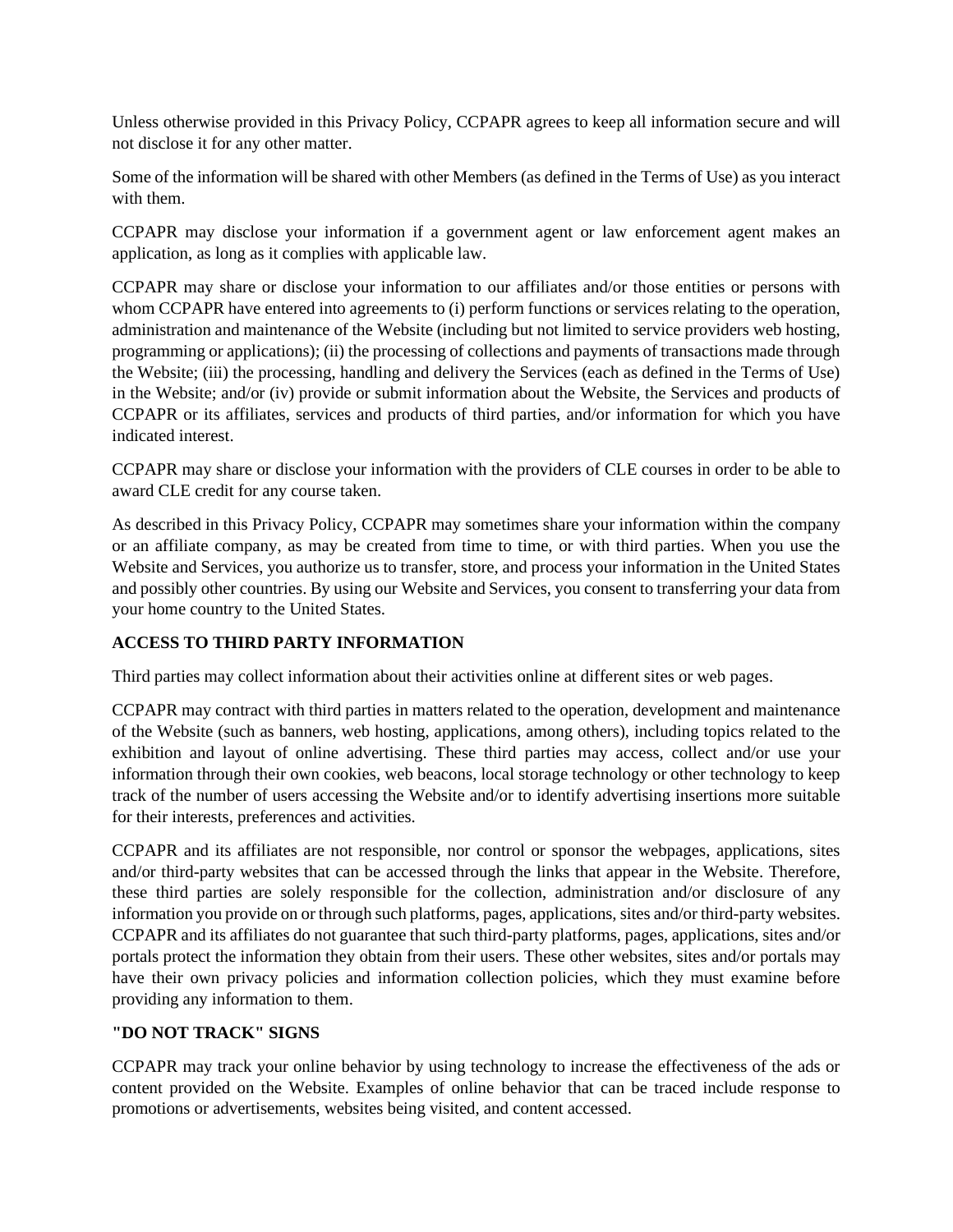Currently, some browsers offer their users the option of selecting the "do-not-track" option in their configuration. These browsers, in turn, transmit signals to the websites with which the browser communicates. To the extent that there is no uniformity in the industry with respect to the use of this type of technology, for the moment CCPAPR will not assign value or meaning to "do-not-track" signals and CCPAPR will not respond to them.

# **CONTROL OF INFORMATION**

CCPAPR can offer mechanisms that will allow you to correct or eliminate the information you have provided. You must access, correct or delete the information that you provide as part of your registration through the mechanisms available on the Website. If you wish to delete the information that has been collected, you can do so by sending an email to [cisec@colegiocpa.com.](mailto:cisec@colegiocpa.com)

You acknowledge and agree that even if your information is deleted, certain information may still be stored in the records and/or files of CCPAPR, and/or its affiliates with whom such information has been shared as described in this Privacy Policy. However, such information will not be used by CCPAPR or its affiliates for any commercial purpose.

If you have any questions about this Privacy Policy, please send an email to [cisec@colegiocpa.com.](mailto:cisec@colegiocpa.com)

### **USER OPTIONS**

You may at any time opt-out the authorization you have given CCPAPR to use your information to provide or send you information about the services and products of your affiliates or third parties, or to share your information in the manner described in this Privacy Policy. You can exercise these options in the following ways:

If you do not wish to receive emails with commercial messages, you can do so using the mechanism provided in the emails with commercial messages sent by CCPAPR (located at the end of each message) to request that no more messages be sent to you. If you have any inconvenience in using the mechanisms offered by us to request that you no longer receive emails with commercial messages, you can send an email to [cisec@colegiocpa.com](mailto:cisec@colegiocpa.com) indicating the commercial message(s) you do not want to receive.

If you wish to opt-out the authorization you have given us to share your information in the manner described in this Privacy Policy, you must send an email to [cisec@colegiocpa.com.](mailto:cisec@colegiocpa.com)

### **CHANGES TO PRIVACY POLICY**

CCPAPR reserves the right to amend, modify, add to, and/or replace at any time, this Privacy Policy, in whole or in part. CCPAPR may inform you of such changes by posting them on the Website. If following the publishing of updated Privacy Policy, you continue to use the Website, then you will have accepted the new Privacy Policy. Unless otherwise provided in a specific notice, changes or amendments to this Privacy Policy will take effect as soon as they are posted through the Website. Any material changes to this Privacy Policy regarding the collection, use and disclosure of information will be of a prospective nature, except in cases where the user grants his express affirmative consent for such material changes to apply to his information collected under previous versions of this Privacy Policy.

### **MISCELLANEOUS**

If any provision of this Privacy Policy is declared null and void, unlawful, unconstitutional or otherwise without legal effect, in whole or in part, by a competent court, the remaining provisions will remain valid and will continue to bind the parties to all legal effects.